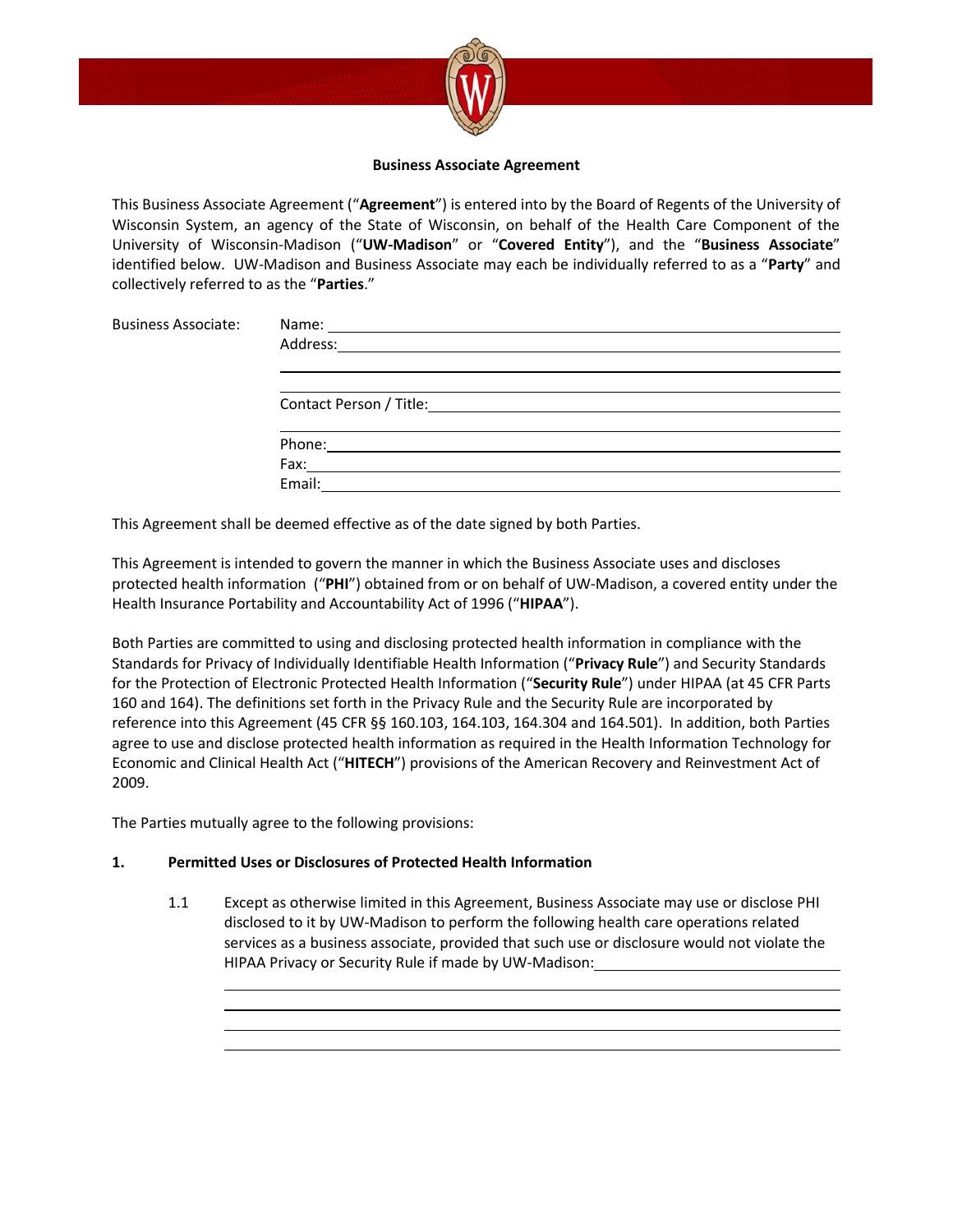[*Add specific description of purpose of disclosure of PHI and services to be provided by Business Associate; include reference to any underlying contractual agreement(s) by contract date, contract name/number, or project number where possible.*]

- 1.2 Except as otherwise limited in this Agreement, Business Associate may use PHI, if necessary, for the proper management and administration of the Business Associate or to carry out the legal responsibilities of the Business Associate.
- 1.3 Except as otherwise limited in this Agreement, Business Associate may disclose PHI, if necessary, for the proper management and administration of Business Associate or to carry out the legal responsibilities of Business Associate if:
	- 13.1. Such disclosures are required by law, or
	- 1.3.2 Business Associate obtains reasonable assurances, evidenced by written Agreement, from the person to whom the information is disclosed that: (i) the information will remain confidential and will be used or further disclosed only as required by law or for the purpose for which it was disclosed to the person; and (ii) the person will notify the Business Associate, who shall in turn promptly notify Covered Entity in the manner described in in Subsection 2.4, of any instances of unauthorized uses or disclosures of PHI.
- 1.4 Business Associate shall use or disclose only the minimally necessary PHI, in accordance with 45 CFR §164.502(b), for any permitted use or disclosure under this Agreement.

### **2. Obligations of Business Associate**

- 2.1 Uses or Disclosures of PHI. Business Associate will neither use nor disclose PHI other than as permitted or required by this Agreement, as otherwise authorized in writing by UW-Madison, or as required by law.
- 2.2 Safeguards for PHI and Compliance with HIPAA Security Rule.
	- 2.2.1 Business Associate will employ appropriate administrative, technical, and physical safeguards and comply with Subpart C of 45 CFR Part 164 to prevent the use or disclosure of PHI other than as provided in this Agreement.
	- 2.2.2 Business Associate will provide a written report regarding any security incidents, as defined in 45 CFR § 164.304, of which it becomes aware, including breaches of unsecured PHI as required by 45 CFR § 164.410, to UW-Madison's HIPAA Privacy Officer, in the manner described in subsection 2.4., below.
	- 2.2.3 With respect to PHI that is created, received, maintained or transmitted electronically under this Agreement, Business Associate also will comply with the following sections of the HIPAA Security Rule:
		- 2.2.3.1 45 CFR §164.308, Administrative Safeguards
		- 2.2.3.2 45 CFR §164.310, Physical Safeguards
		- 2.2.3.3 45 CFR §164.312, Technical Safeguards
		- 2.2.3.4 45 CFR §164.316, Policies and Procedures and Documentation Requirements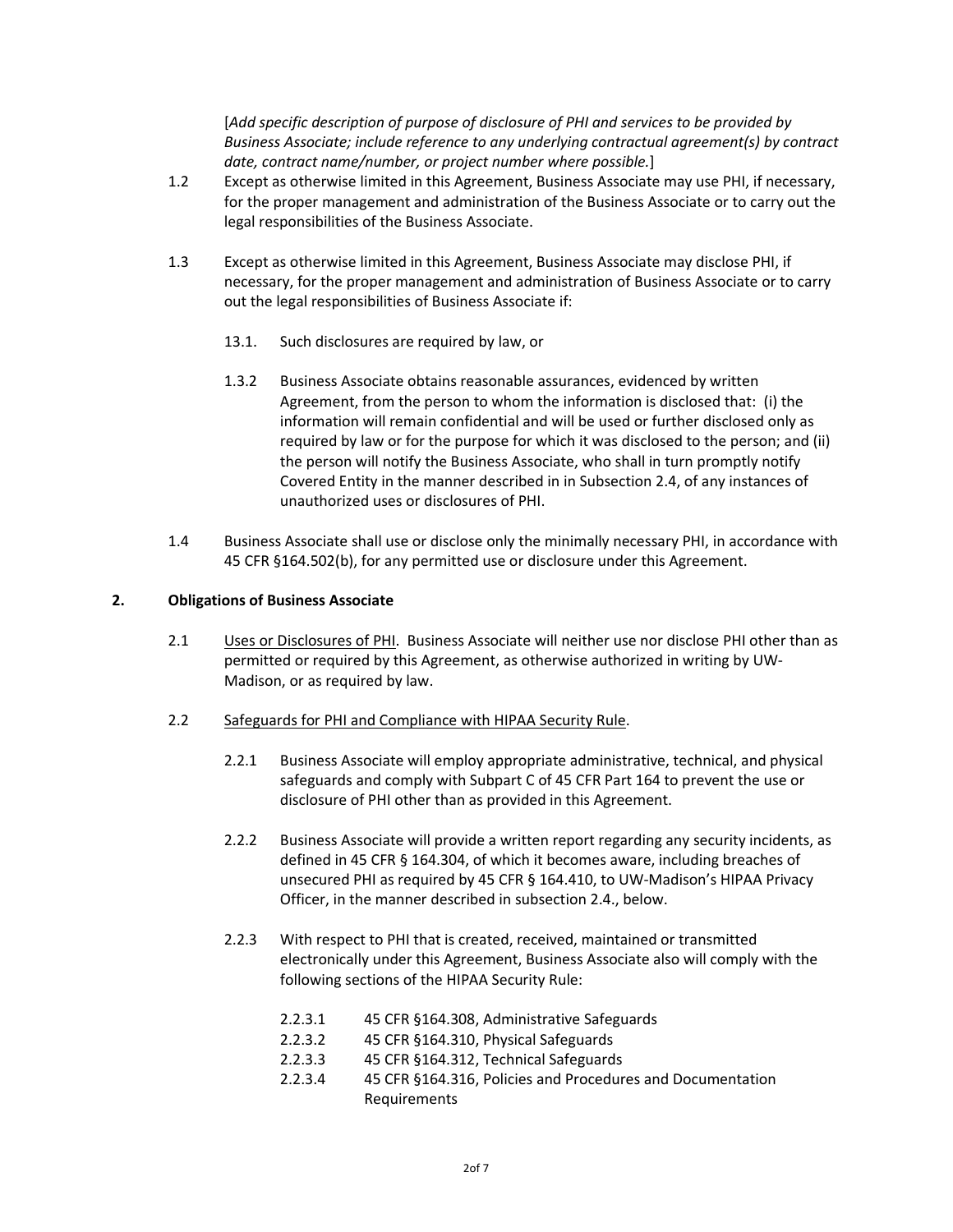- 2.3 Mitigate Harmful Effect. In consultation with UW-Madison, Business Associate will mitigate, to the extent possible, any harmful effect that is known to Business Associate related to the inappropriate use or disclosure of PHI.
- 2.4 Reporting Unauthorized Uses or Disclosures. Business Associate will provide a written report regarding any unauthorized uses or disclosures of PHI (including breaches as defined at 45 CFR §164.402) to UW-Madison's HIPAA Privacy Officer without unreasonable delay and in no case later than five (5) business days upon discovery thereof. For purposes of this Agreement, discovery means the first day on which such unauthorized use or disclosure is known to the Business Associate (including any person who is an employee, officer, or other agent of Business Associate) or should reasonably have been known to such Business Associate (or person) to have occurred. The written report shall:
	- 2.4.1 Identify the PHI used or disclosed, and the nature of the use or disclosure (including the identification of each individual whose unsecured PHI has, or is reasonably believed by Business Associate to have been, accessed, acquired, or disclosed during the unauthorized use or disclosure);
	- 2.4.2 Provide the date of the occurrence and the date of the discovery of the occurrence;
	- 2.4.3 Identify what measures the Business Associate proposes to take to mitigate any harm resulting from such unauthorized use or disclosure, and what Business Associate will do to prevent similar unauthorized uses or disclosures in the future; and
	- 2.4.4 Be sent, return-receipt or delivery confirmation requested, to:

UW-Madison HIPAA Privacy Officer 4271B Health Sciences Learning Center 750 Highland Avenue Madison, WI 53705 [hipaa@wisc.edu](mailto:hipaa@wisc.edu)

With a copy to: [*Add UW contact person*]

- 2.5 Subcontractors. Business Associate will ensure that any subcontractors that create, receive, maintain, or transmit electronic PHI on behalf of Business Associate agree to comply with the terms of this Agreement, with Subpart C of 45 CFR Part 164, and with the same restrictions, conditions, and requirements that apply to Business Associate with respect to such information.
- 2.6 Access to Individual's PHI. If Business Associate maintains information that is part of a designated record set, as defined in the Privacy Rule, Business Associate will make this information available to UW-Madison or at UW-Madison's direction, to the individual, within fifteen (15) business days of request from UW-Madison or by some later date as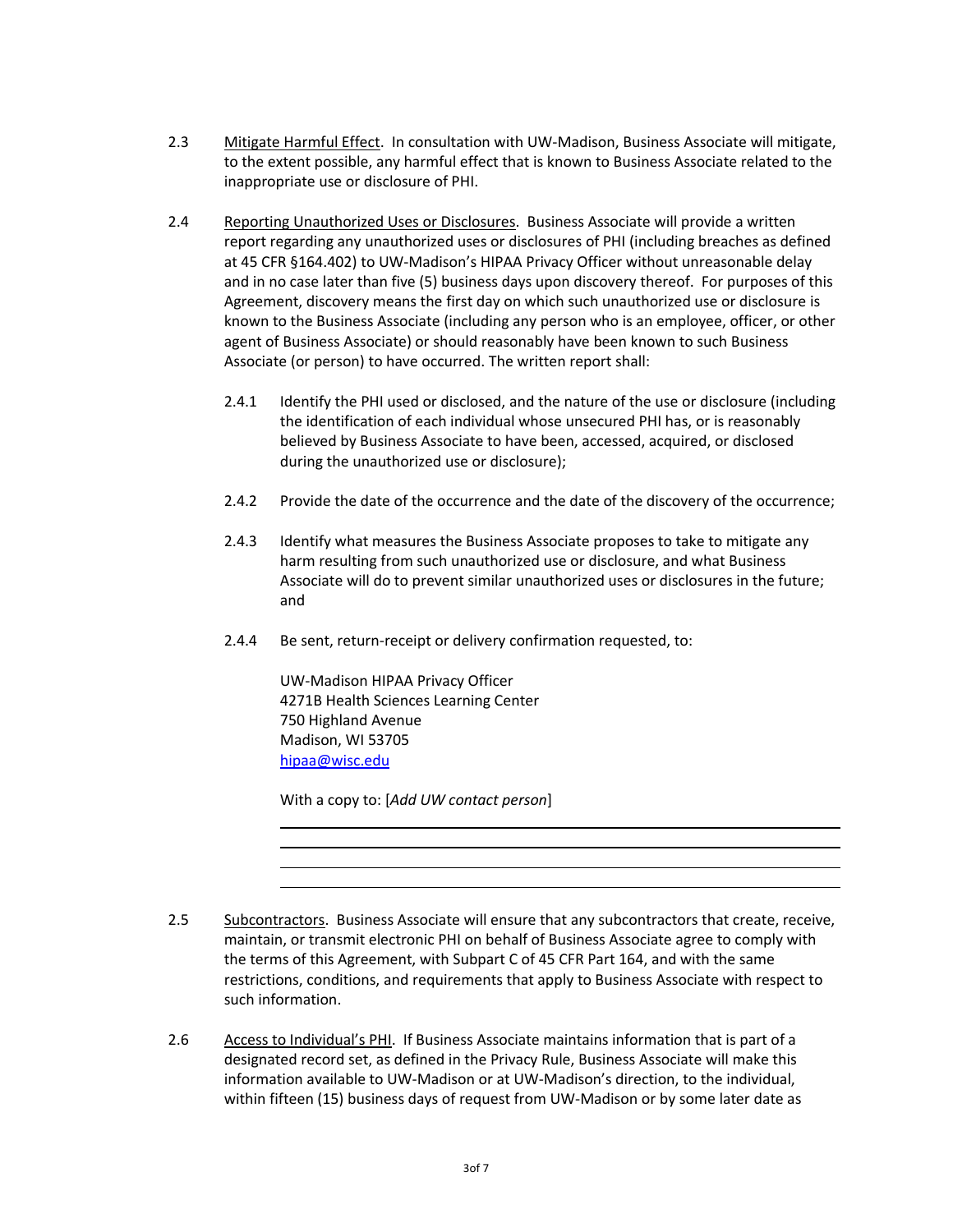mutually agreed upon by the Parties. Business Associate will make this access available as necessary for UW-Madison to meet its obligations under 45 CFR § 164.524.

- 2.7 Amendment of PHI. If Business Associate maintains information that is part of a designated record set, Business Associate shall make this information available to UW-Madison for amendment and shall incorporate any amendments to this information within fifteen (15) business days of such request, or by some later date as mutually agreed upon by the Parties. Business Associate will facilitate these amendments as necessary for UW-Madison to meet its obligations under 45 CFR § 164.526.
- 2.8 Information Necessary for Accounting of Disclosures. Business Associate shall maintain an ongoing log of any disclosures of PHI it makes to any other person or entity, required for accounting as specified in section 45 CFR 164.528. This log shall include the name and address of the person or organization receiving the information, a description of the information disclosed, and the reason why the information was disclosed. Business Associate will make this log available to UW-Madison as necessary for UW-Madison to meet its obligations under 45 CFR § 164.528.
- 2.9 Resources Necessary for HHS Secretary Determinations.Business Associate shall make internal procedures, books, and records relating to the use and disclosure of PHI received from UW-Madison, or created or received on behalf of UW-Madison available to the Secretary of the Department of Health and Human Services ("Secretary") for purposes of determining UW-Madison's compliance with the Privacy Regulation. Business Associate shall provide UW-Madison with copies of any information it has made available to the Department of Health and Human Services.
- 2.10 Sanctions. Business Associate shall implement and enforce a policy regarding sanctions for any employee, agent, or subcontractor who violates the terms of this Agreement.

#### **3. Obligations of UW-Madison**

- 3.1 Upon request, UW-Madison shall provide Business Associate with the notice of privacy practices that UW-Madison provides to patients in accordance with 45 CFR § 164.520.
- 3.2 UW-Madison shall provide Business Associate with any changes in, or revocation of, permission by an individual to the use or disclosure PHI, if such changes affect Business Associate's permitted or required uses or disclosures.
- 3.3 UW-Madison shall notify Business Associate of any restrictions to the use or disclosure of PHI that UW-Madison has agreed to in accordance with 45 CFR § 164.522.

#### **4. Termination of the Agreement.**

- 4.1 Either Party may terminate this Agreement upon 30 (thirty) days written notice.
- 4.2 This Agreement automatically terminates upon completion by Business Associate of the service specified in Section 1, above.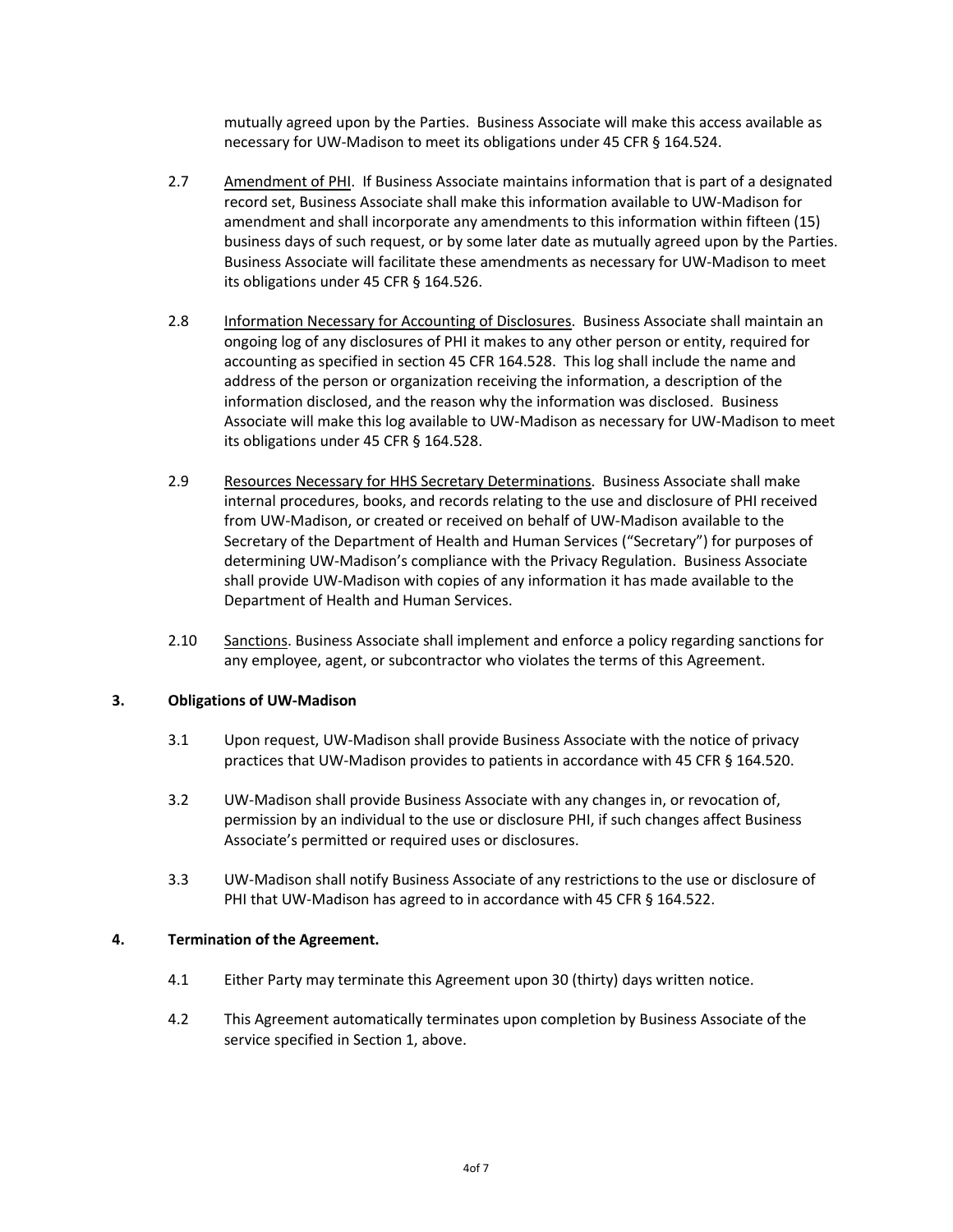- 4.3 UW-Madison may terminate this Agreement with Business Associate if it determines that Business Associate has breached a material term of this Agreement. Before termination, UW-Madison may choose to:
	- 4.3.1 Provide Business Associate with thirty (30) days written notice of the existence of an alleged material breach; and
	- 4.3.2 Afford Business Associate an opportunity to cure said material breach upon mutually agreeable terms.

## **5. Destruction of Protected Health Information upon End of Agreement.**

- 5.1 Within a mutually agreed upon period of time after termination, cancellation, expiration, or other conclusion of this Agreement, Business Associate shall, if appropriate or feasible, return or destroy all PHI received from, or created on behalf of, UW-Madison that Business Associate maintains in any form. Business Associate shall employ method of destruction mutually agreed upon by the Parties.
- 5.2 In the event that Business Associate determines that returning or destroying the PHI is infeasible, Business Associate shall provide notice to UW-Madison of the conditions that make the return or destruction infeasible. Upon mutual agreement of the Parties that the return or destruction of PHI is infeasible, Business Associate may continue to use such PHI for those purposes that make the return or destruction infeasible and shall continue to protect such PHI as required under this Agreement for so long as the Business Associate maintains such PHI.

#### **6. Amendment to Agreement to Comply with HIPAA.**

Upon the effective date of any amendment to final regulations promulgated by the U.S. Department of Health and Human Services with respect to PHI, this Agreement will automatically amend such that the obligations it imposes on the Business Associate remain in compliance with applicable regulations.

## **7. Miscellaneous**

7.1 Any Notices delivered to Covered Entity or to Business Associate shall be sent, return-receipt or delivery confirmation requested, to:

UW-Madison HIPAA Privacy Officer 4271B HSLC, 750 Highland Avenue Madison, WI 53705 [hipaa@wisc.edu](mailto:hipaa@wisc.edu) 

With a copy to: [*Add UW contact person*]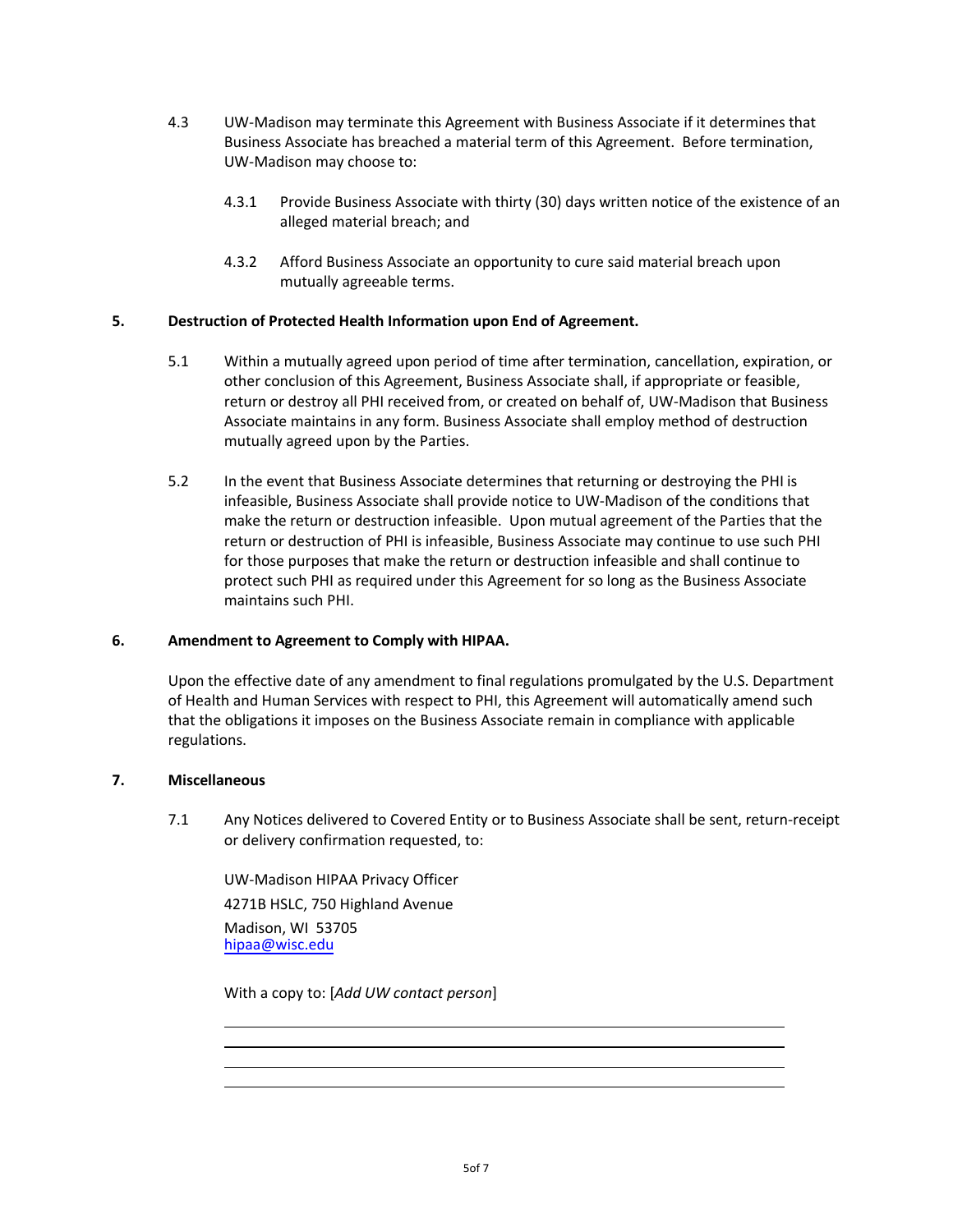With a copy to Business Associate at the address provided above.

- 7.2 Regulatory References. A reference in this Agreement to a section in the Privacy Rule or in the Security Rule means the section as in effect or as amended.
- 7.3 Transferability. Neither party's interest under this Agreement may be transferred or assigned or assumed by any other party, in whole or in part, without the prior written consent of the other party to the Agreement.
- 7.4 Hold Harmless. To the extent allowable under applicable law, Covered Entity and Business Associate shall each be responsible for their own acts and/or omissions and those of their officers, employees, and agents in the performance of this Agreement.
- 7.5 Governing Law. This Agreement shall be governed by and interpreted in accordance with the laws of the State of Wisconsin.
- 7.6 Interpretation. Any ambiguity in this Agreement shall be resolved to permit UW-Madison to comply with HIPAA regulations applicable to Covered Entities.

[*Proceed to Following Page for Signatures*]